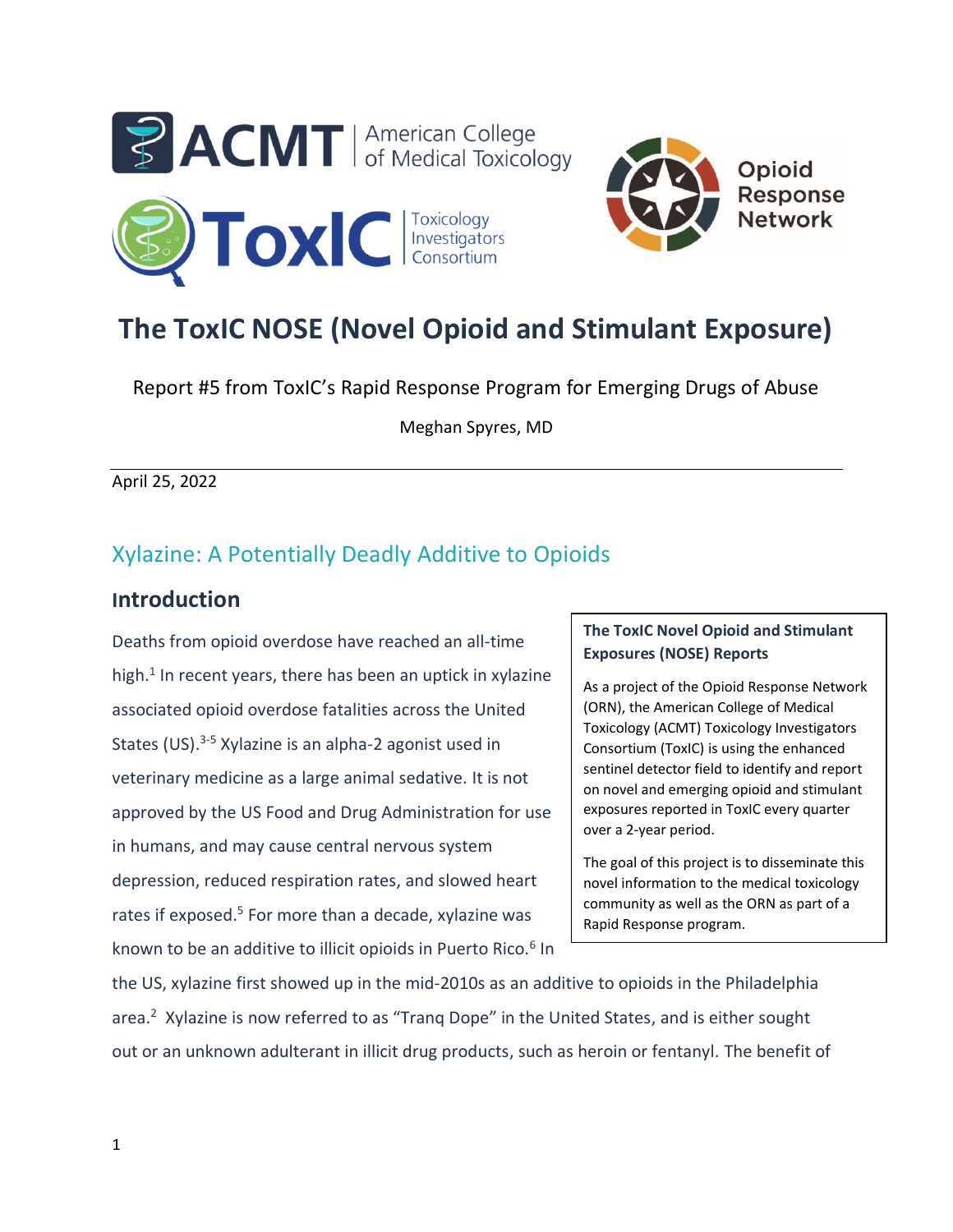xylazine laced opioids is unclear, but it is thought that it may produce a stronger euphoric effect than opioids alone. 7

This issue of NOSE identifies and reviews information on xylazine associated overdose cases in the ToxIC Core Registry over a ten-year period.

## **ToxIC Data**

#### The Case

A 22-year-old man was found pulseless and not breathing in his jail cell. CPR was initiated and he was defibrillated with return of spontaneous circulation. He was then given 8 mg of naloxone and was able to respond briefly to simple questions but quickly became more somnolent and confused. He had several episodes of vomiting and was found to be hypoxic and in respiratory distress upon arrival to the emergency department. He was emergently intubated and admitted to the ICU with persistent hypoxemia. His hospital course was complicated by a systolic heart failure with and an aspiration pneumonia, both of which resolved. His opioid screen and GCMS revealed fentanyl, acetaminophen, caffeine, theobromine, fluoxetine, olanzapine, lidocaine, and xylazine.

#### ToxIC Data

A total of 8 cases involving xylazine were reported to the Novel Substance section of the ToxIC Registry between January 1, 2013 and April 20, 2022 (see chart below). Males made up the majority of cases at 62.5% (5/8), and the average age was 33 years old (range 15-62). Interestingly, 50% (2/4) of the cases in 2013 involved individuals from Puerto Rico, where xylazine was in more common use at that time. When intention of use was reported, 80% (4/5) of patients were knowingly using xylazine in conjunction with heroin and cocaine. In one case (1/5), the patient reported using only cocaine and was unaware that xylazine was as an adulterant in the supply. Twenty-five percent (2/8) of patients presented with intent for selfharm, and 50% (4/8) had signs or symptoms of opioid withdrawal. Two patients (25%) suffered cardiac arrest in the field but recovered to discharge. Other substances reported to be used in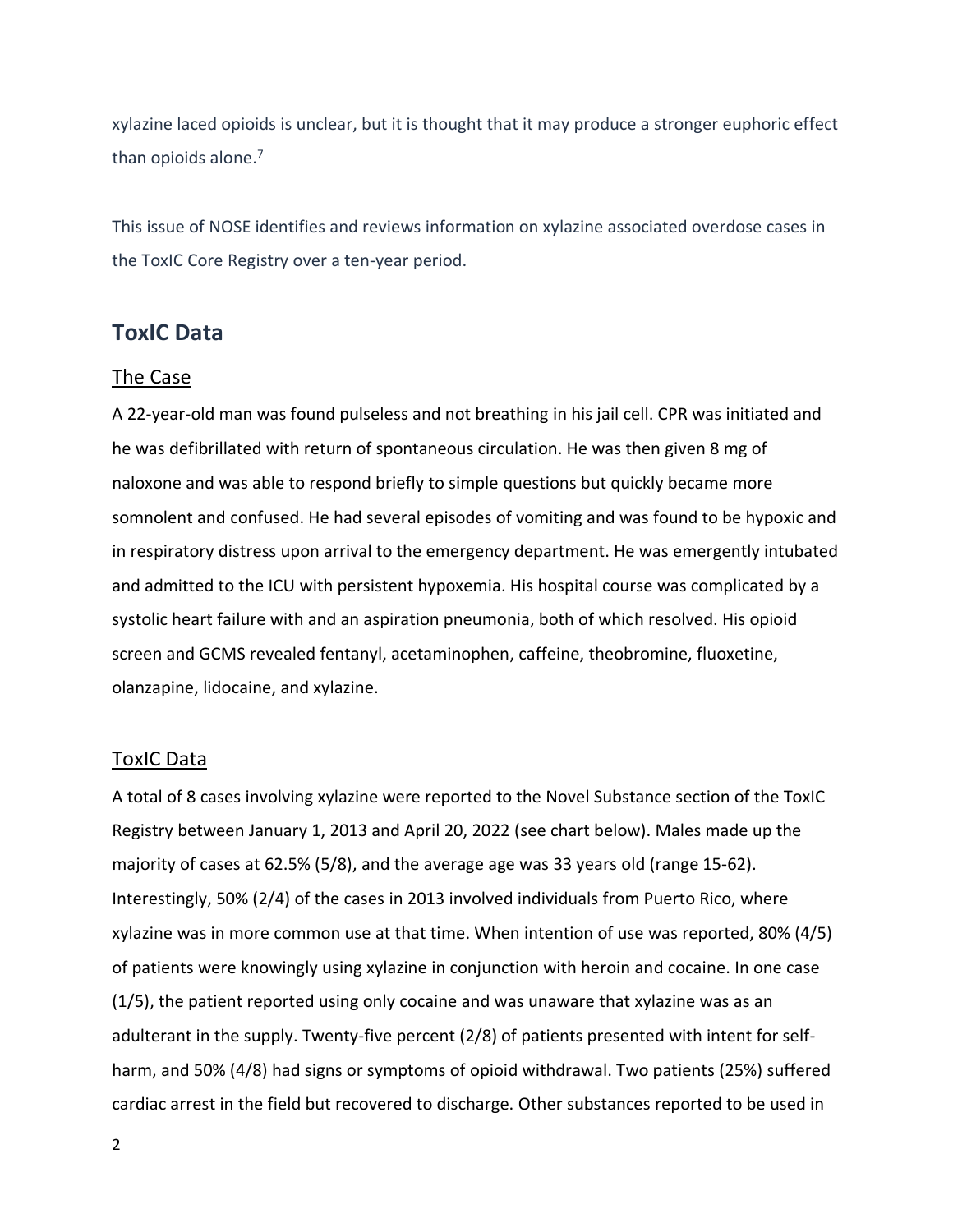conjunction with xylazine included heroin, fentanyl, tramadol, oxycodone, codeine, methamphetamine, and cocaine. One patient reported using xylazine intranasally.

One patient reported using cocaine with xylazine to combat the significant sedation experienced with xylazine. Another patient described developing a significant "skin ulcer" after missing a vein when using xylazine intravenously. No deaths were reported.



## **Discussion**

Xylazine is used as a sedative in veterinary medicine, but can be found with opioids or stimulants in recreational human use. When individuals are exposed to xylazine it can cause sedation, respiratory depression, bradycardia, and hypotension.<sup>5</sup> When opioids are combined with xylazine, risk of respiratory depression and death can be increased. Xylazine itself is not an opioid and naloxone may not reverse its effects. Unfortunately, reports of xylazine use and deaths are currently increasing in the United States.<sup>2,3</sup>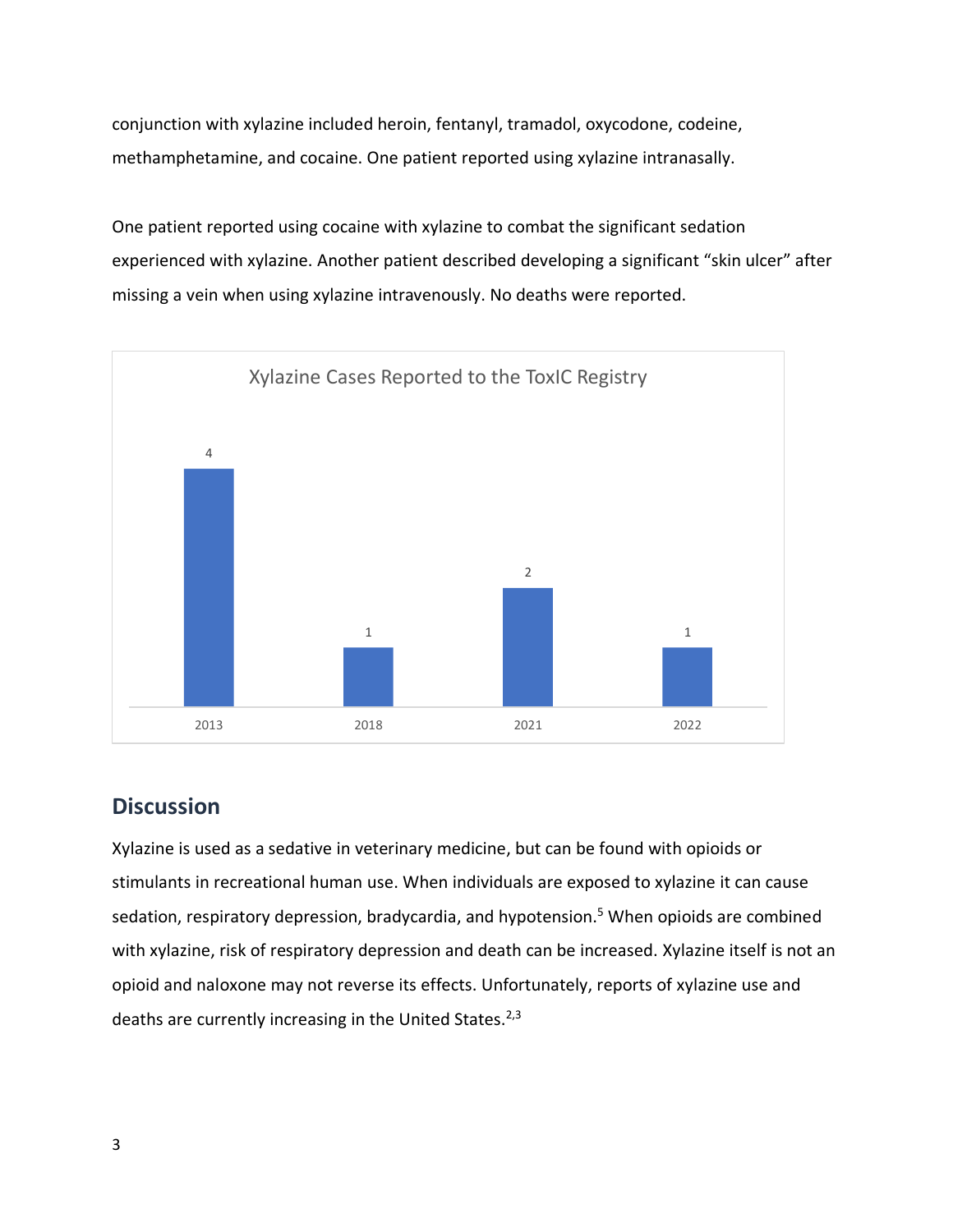Xylazine is not just an accidental adulterant but can be a sought-after additive to other recreational drugs including, but not limited to fentanyl, where it is termed "tranq dope."<sup>2</sup> Though extremely potent, fentanyl is a relatively short acting opioid. The addition of xylazine to fentanyl has been reported by some individuals to extend and augment the high, making it an attractive option.<sup>2</sup> Unfortunately, this feature also puts those who use opioids at higher risk of sedating effects and overdose. Another risk of xylazine appears to be the development of soft tissue infections when it is injected. Reports of people with "holes in them, abscesses, basically it's like the body is rotting."<sup>2</sup>

Most reports of xylazine exposure in the literature are based on fatalities.<sup>3-5</sup> The ToxIC Registry identified eight cases of xylazine exposure associated with non-fatal overdose. Though the annual reported exposures are relatively constant over time, this may be due to the fact that the registry captures those that make it to a healthcare facility for treatment, missing those that have died at the scene. Another limitation of our data review includes missing those cases with unknown xylazine exposure due to lack of testing in the healthcare setting in most facilities.

## **Conclusion**

Xylazine is found as an additive to both stimulants and opioids. It may be used intentionally or unintentionally, with potentially life-threatening consequences. Testing is not reliably available in most healthcare facilities, but there should be a high level of suspicion for exposure in those patients presenting after opioid or stimulant use.